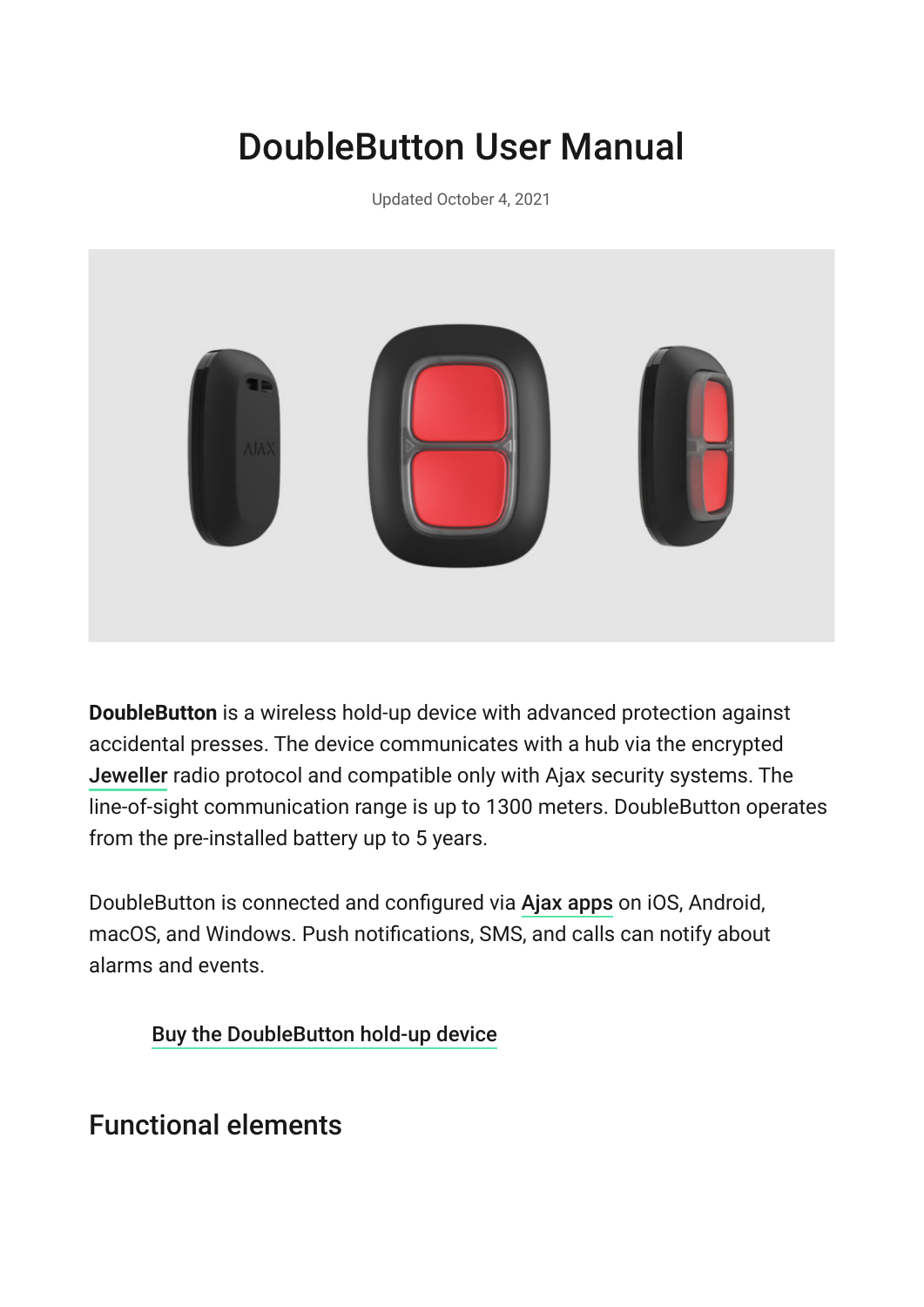

- **1.** Alarm activation buttons
- **2.** LED indicators / plastic protective divider
- **3.** Mounting hole

# Operating principle

**DoubleButton** is a wireless hold-up device, featuring two tight buttons and a plastic divider to protect against accidental presses. When pressed, it raises an alarm (hold-up event), transmitted to users and to the security company's monitoring station.

An alarm can be raised by pressing both buttons: one-time short or long press (more than 2 seconds). If only one of the buttons is pressed, the alarm signal is not transmitted.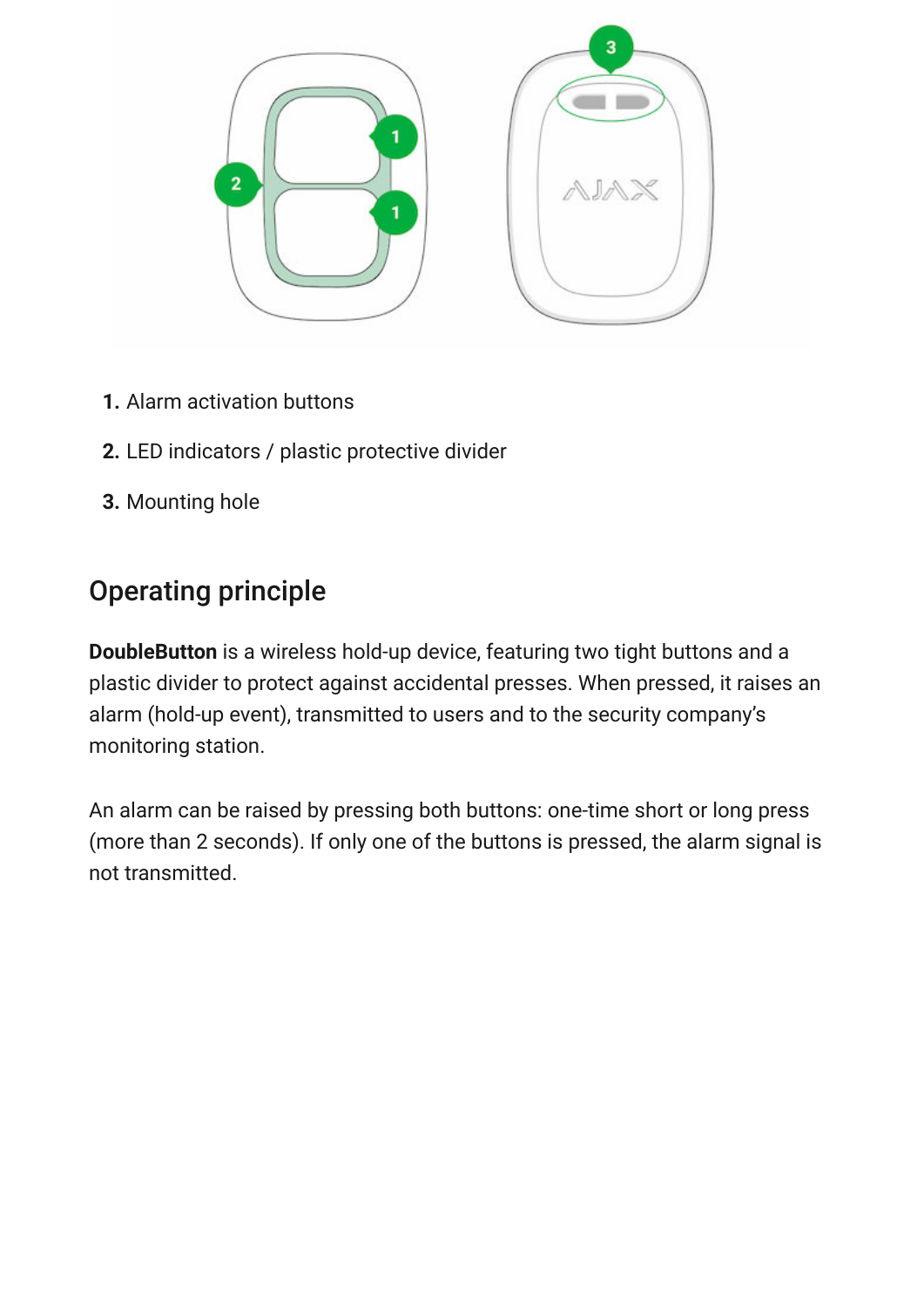

All DoubleButton alarms are recorded in the Ajax app's notification feed. The short and long presses have different icons, but the event code sent to the monitoring station, SMS, and push notifications do not depend on the pressing manner.

DoubleButton can only operate as a hold-up device. Setting the type of alarm is not supported. Keep in mind that the device is active 24/7, so pressing the DoubleButton will raise an alarm regardless of the security mode.



# Event transmission to the monitoring station

The Ajax security system can connect to the CMS and transmit alarms to the monitoring station in Sur-Gard (ContactID) and SIA DC-09 protocol formats.

# Connection



The device is not compatible with ocBridge Plus[,](https://ajax.systems/products/ocbridgeplus/) uartBridge, and third party security control panels.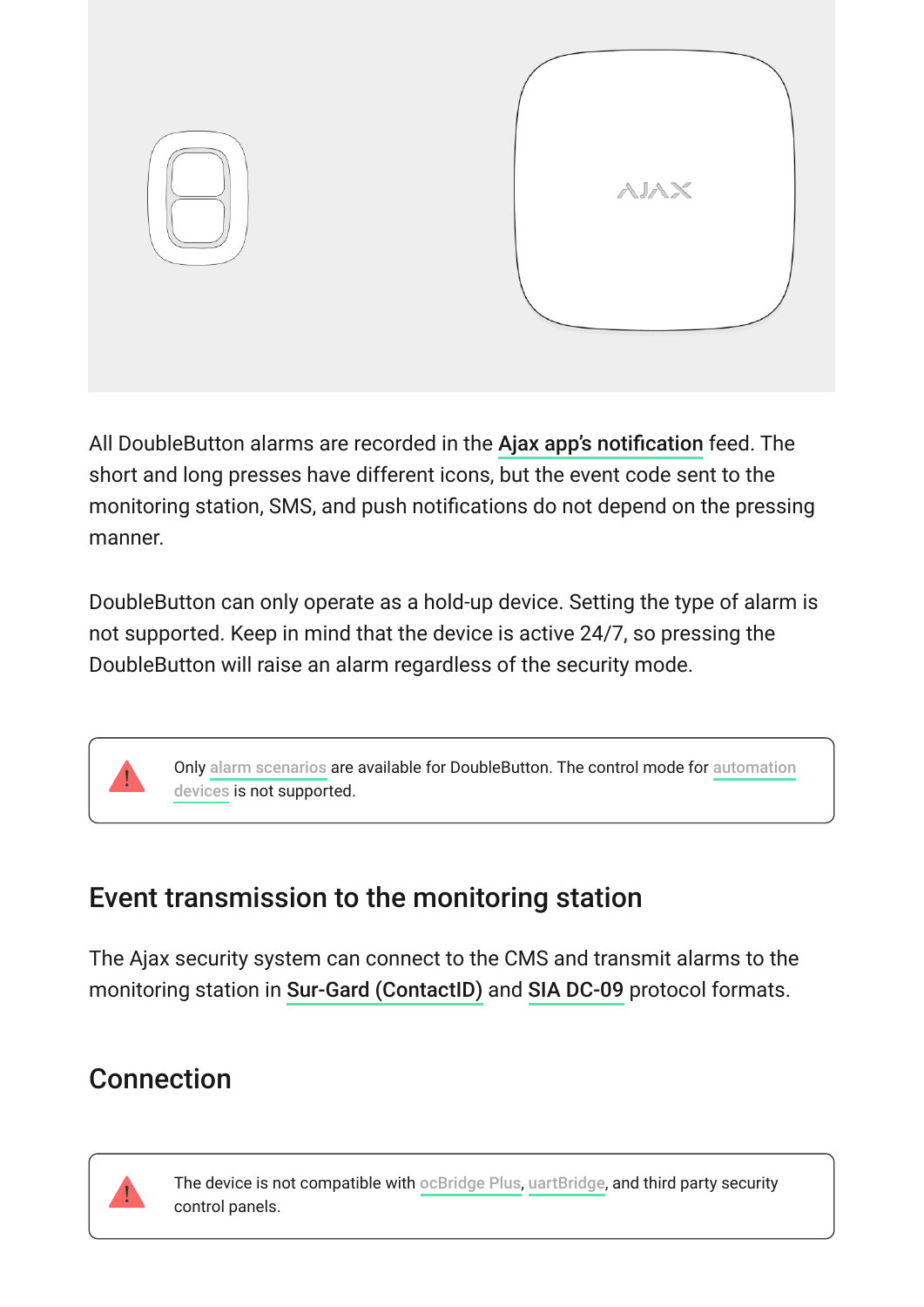### Before starting connection

- **1.**Install the Ajax app. Create an account. Add a hub to the app and create at least one room.
- **2.** Check if your hub is on and connected to the Internet (via Ethernet cable, Wi-Fi, and/or mobile network). You can do this in the Ajax app or by looking at the Ajax logo on the front panel of the hub. The logo should light with white or green if the hub is connected to the network.
- **3.** Check if the hub is not armed and does not update by reviewing its status in the app.



 $\mathbf{i}$ 

Only users with administrator permissions can connect a device to a hub.

### How to connect DoubleButton to a hub

- **1.** Open the Ajax app. If your account has access to several hubs, select the hub to which you want to connect the device.
- **2.** Go to the **Devices** tab **a** and click **Add device**.
- **3.** Name the device, scan or enter the **QR code** (located on the package), select a room and a group (if group mode is enabled).
- **4.** Click **Add** the countdown will begin.
- **5.** Hold any of two buttons for 7 seconds. After adding DoubleButton, its LED will flash green once. DoubleButton will appear in the list of hub devices in the app.

To connect DoubleButton to a hub, it should be located on the same protected object as the system (within the hub's radio network range). If the connection fails, try again in 5 seconds.

DoubleButton can be connected to one hub only. When connected to a new hub, the device stops sending commands to the old hub. Added to a new hub,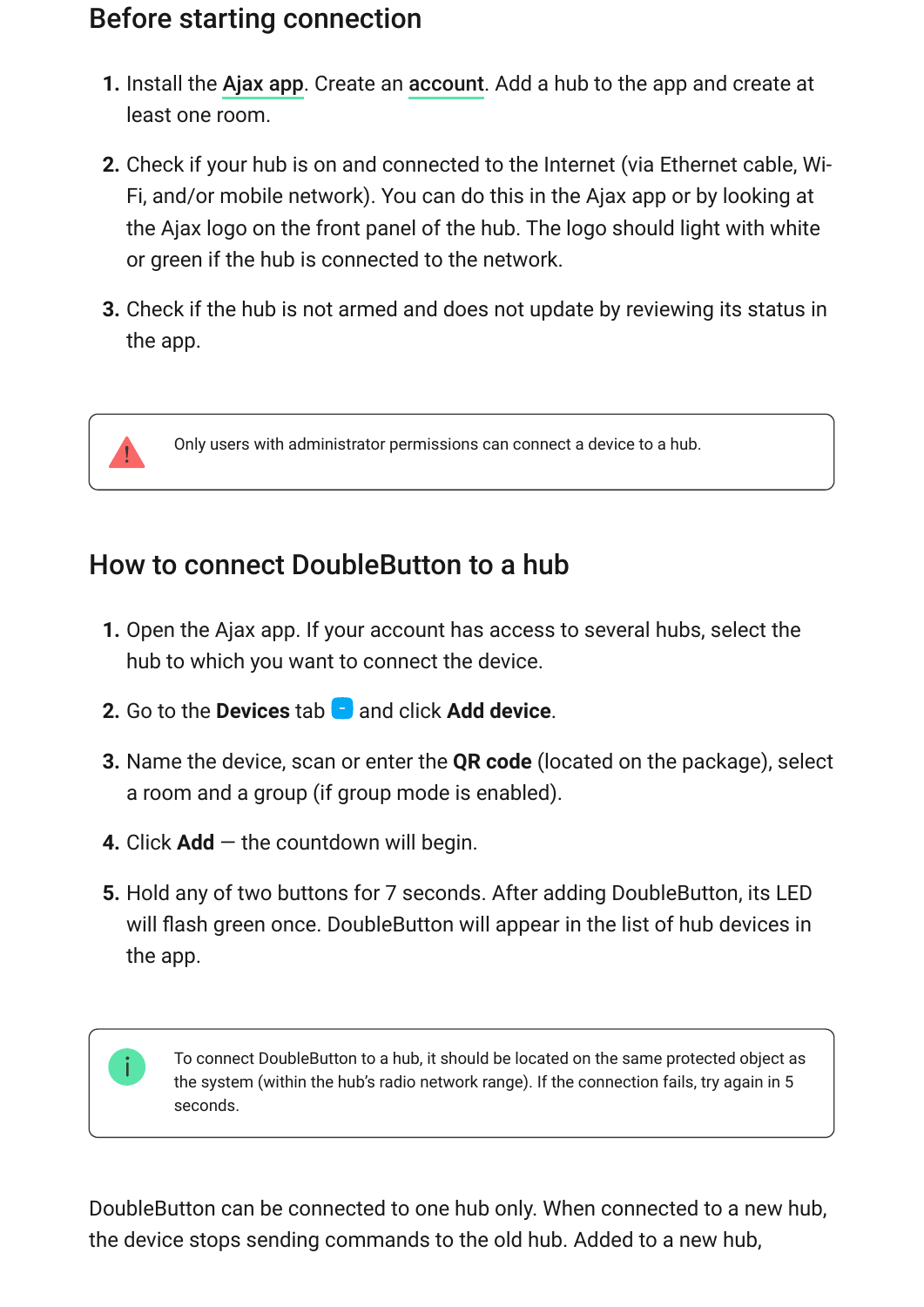DoubleButton is not removed from the device list of the old hub. This must be done manually in the Ajax app.



Updating the device statuses in the list occurs only when DoubleButton is pressed and does not depend on the Jeweller settings.

#### **States**

The states screen contains information about the device and its current parameters. Find the DoubleButton states in the Ajax app:

- **1.** Go to the **Devices** tab  $\begin{bmatrix} \end{bmatrix}$ .
- **2.** Select DoubleButton from the list.

| <b>Parameter</b>                | <b>Value</b>                                                                                                                                       |
|---------------------------------|----------------------------------------------------------------------------------------------------------------------------------------------------|
| <b>Battery Charge</b>           | Battery level of the device. Two states available:<br>$\bullet$ OK<br><b>Battery discharged</b><br>How battery charge is displayed in<br>Ajax apps |
| <b>LED Brightness</b>           | Indicates the LED brightness level:<br>$\bullet$ Off $-$ no indication<br>• Low<br>Max<br>$\bullet$                                                |
| Works via *range extender name* | Indicates the status of the ReX range extender<br>use.<br>The field is not displayed if the device<br>communicates directly with a hub             |
| <b>Temporary Deactivation</b>   | Indicates the status of the device:<br>Active<br>$\bullet$                                                                                         |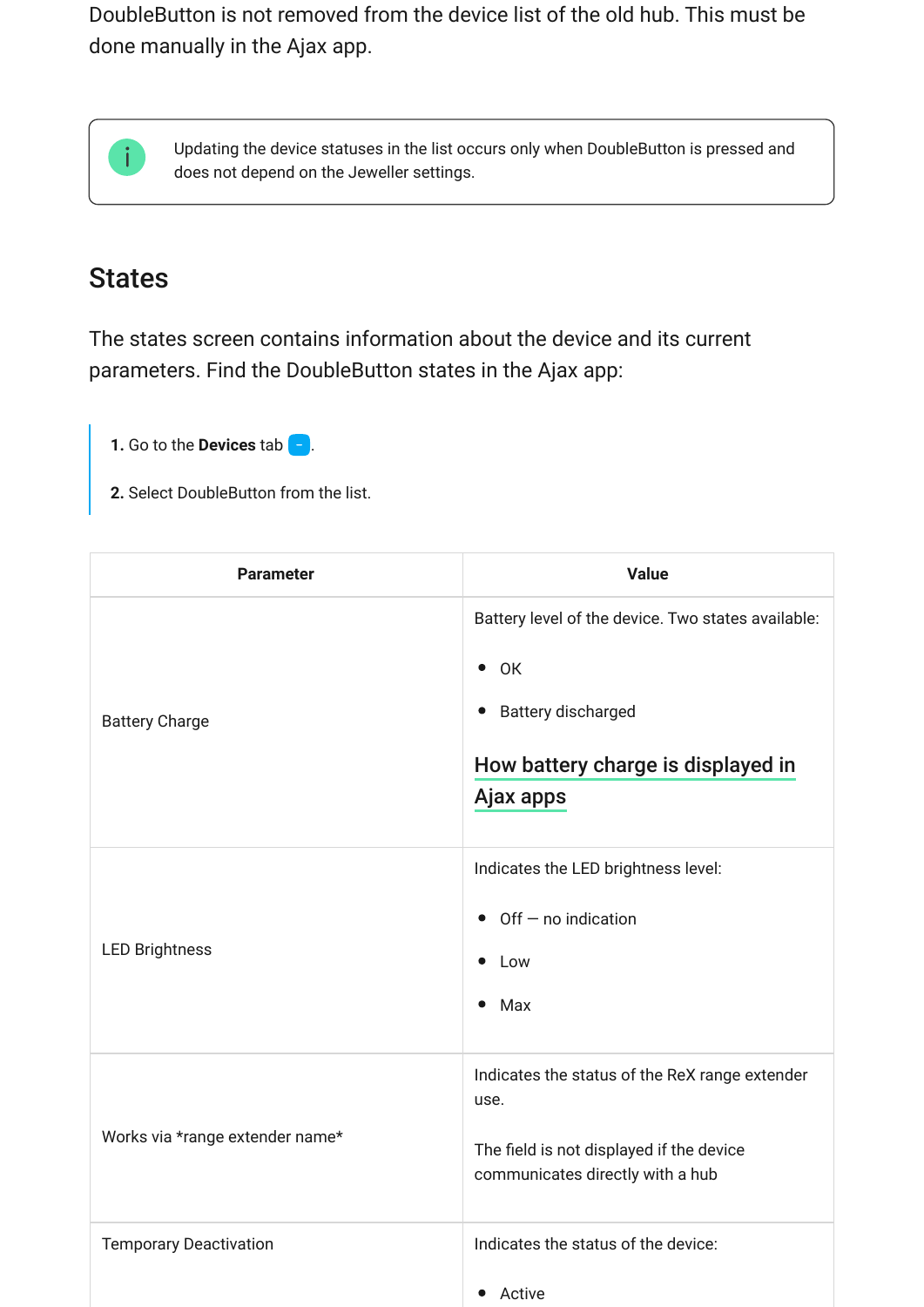|          | • Temporarily deactivated     |
|----------|-------------------------------|
|          | Learn more                    |
| Firmware | DoubleButton firmware version |
| ID       | Device ID                     |

# Setting up

DoubleButton is set up in the Ajax app:

- **1.** Go to the **Devices** tab  $\begin{bmatrix} \end{bmatrix}$ .
- **2.** Select DoubleButton from the list.
- **3.** Go to **Settings** by clicking on the  $\{\hat{\odot}\}$  icon.



Please note that after changing the settings, you need to press **Back** to apply them.

| <b>Parameter</b>      | <b>Value</b>                                                                                                                                                                                |
|-----------------------|---------------------------------------------------------------------------------------------------------------------------------------------------------------------------------------------|
| First field           | Device name. Displayed in the list of all hub<br>devices, SMS, and notifications in the event<br>feed.<br>The name can contain up to 12 Cyrillic<br>characters or up to 24 Latin characters |
| Room                  | Selecting the virtual room to which<br>DoubleButton is assigned. The name of the<br>room is displayed in SMS and notifications in<br>the event feed                                         |
| <b>LED brightness</b> | Adjusting LED brightness:<br>$\bullet$ Off $-$ no indication<br>Low<br>Max<br>$\bullet$                                                                                                     |
|                       |                                                                                                                                                                                             |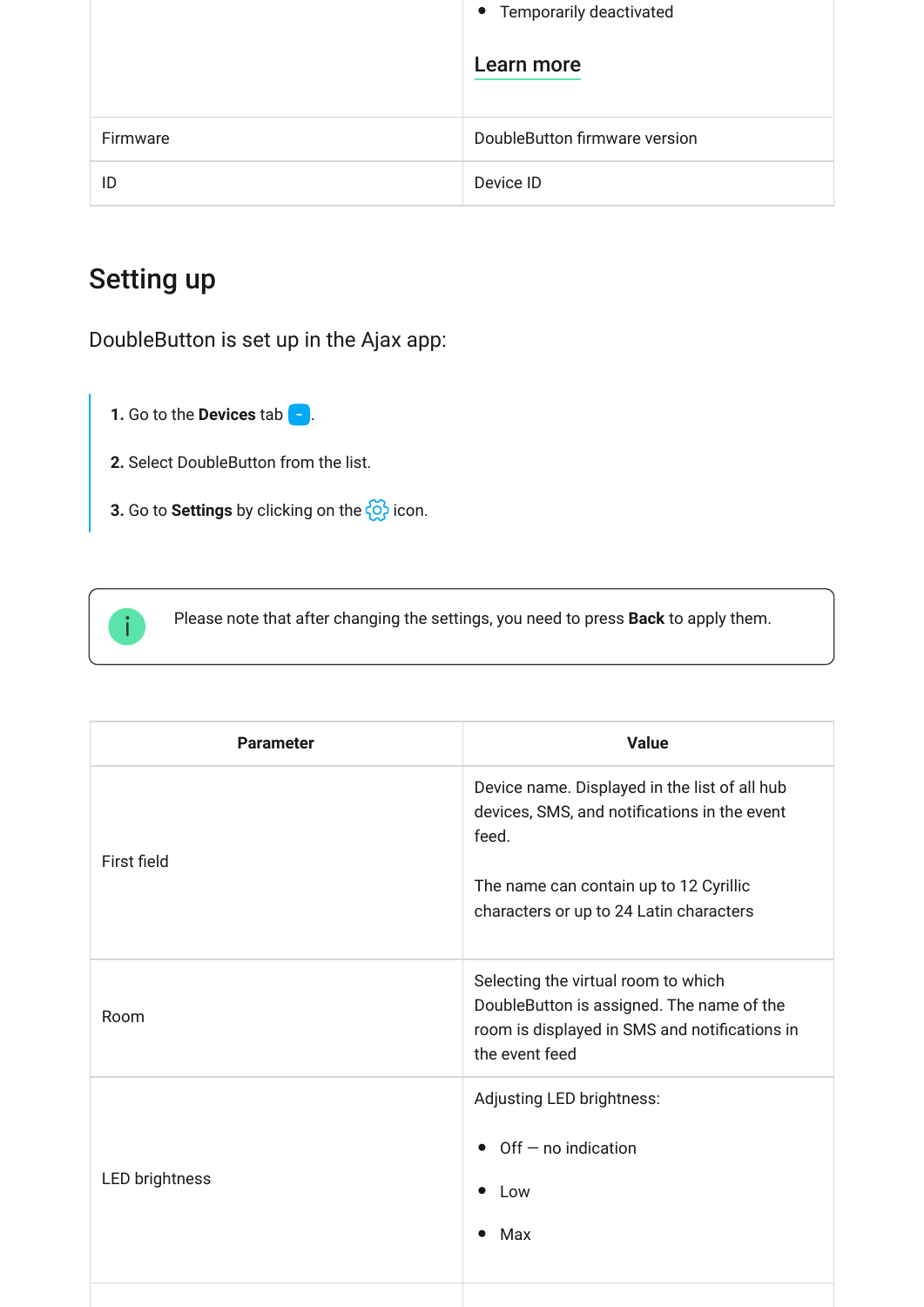| Alert with a siren if button is pressed | When enabled, the <b>Sirens</b> connected to your<br>security system signal about the button<br>pressing                                                                                |
|-----------------------------------------|-----------------------------------------------------------------------------------------------------------------------------------------------------------------------------------------|
| User Guide                              | Opens the DoubleButton user manual                                                                                                                                                      |
| <b>Temporary Deactivation</b>           | Allows the user to disable the device without<br>removing it from the system. A temporarily<br>deactivated device will not raise an alarm when<br>pressed<br>Learn more about temporary |
|                                         | deactivation of devices                                                                                                                                                                 |
| <b>Unpair Device</b>                    | Disconnects DoubleButton from a hub and<br>removes its settings                                                                                                                         |

# Alarms

A DoubleButton alarm generates an event notification sent to the security company's monitoring station and system users. The pressing maner is indicated in the event feed of the app: for a short press, a single-arrow icon appears, and for a long press, the icon has two arrows.



To reduce the probability of false alarms, a security company can enable the [alarm confirmation](#page-10-0) feature.

Note that the alarm confirmation is a separate event that does not cancel the alarm transmission. Whether or not the feature is enabled, DoubleButton alarms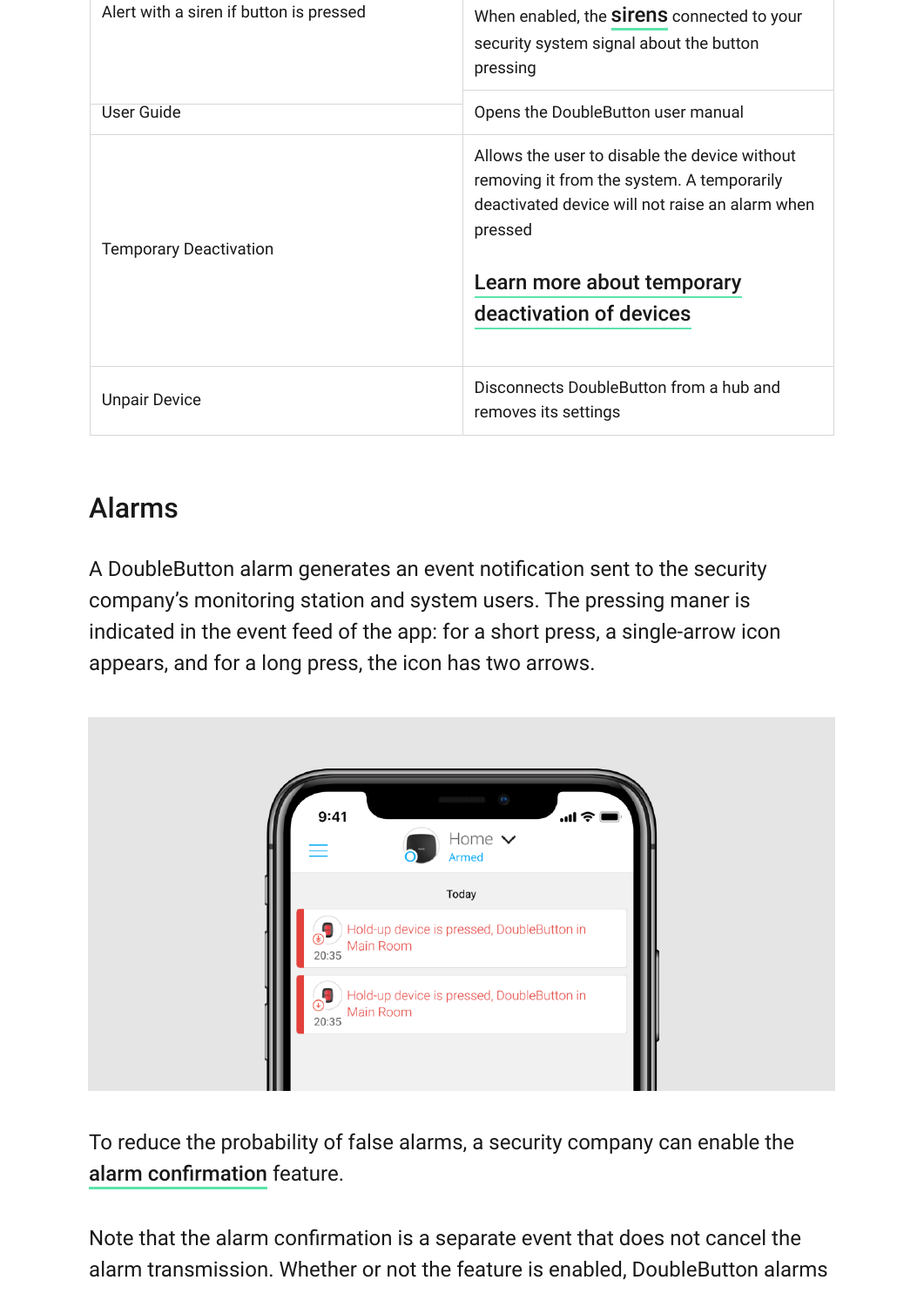are sent to a CMS and to security system users.

# Indication



DoubleButton blinks red and green to indicate command execution and battery charge status.

| <b>Category</b>                | <b>Indication</b>                                                                               | <b>Event</b>                                                                                                                                              |
|--------------------------------|-------------------------------------------------------------------------------------------------|-----------------------------------------------------------------------------------------------------------------------------------------------------------|
|                                | The whole frame blinks green<br>6 times<br>The whole frame lights up<br>green for a few seconds | The button is not connected to<br>a security system                                                                                                       |
| Pairing with a security system |                                                                                                 | Connecting the device to a<br>security system                                                                                                             |
| Command delivery indication    | The frame part above the<br>pressed button lights up green<br>briefly                           | One of the buttons is pressed<br>and the command is delivered<br>to a hub.<br>When only one button is<br>pressed, DoubleButton does<br>not raise an alarm |
|                                | The entire frame lights up<br>green briefly after press                                         | Both buttons are pressed and<br>the command is delivered to a<br>hub                                                                                      |
|                                | The entire frame lights up red<br>briefly after press                                           | One or both buttons were<br>pressed and the command<br>was not delivered to a hub                                                                         |
|                                |                                                                                                 |                                                                                                                                                           |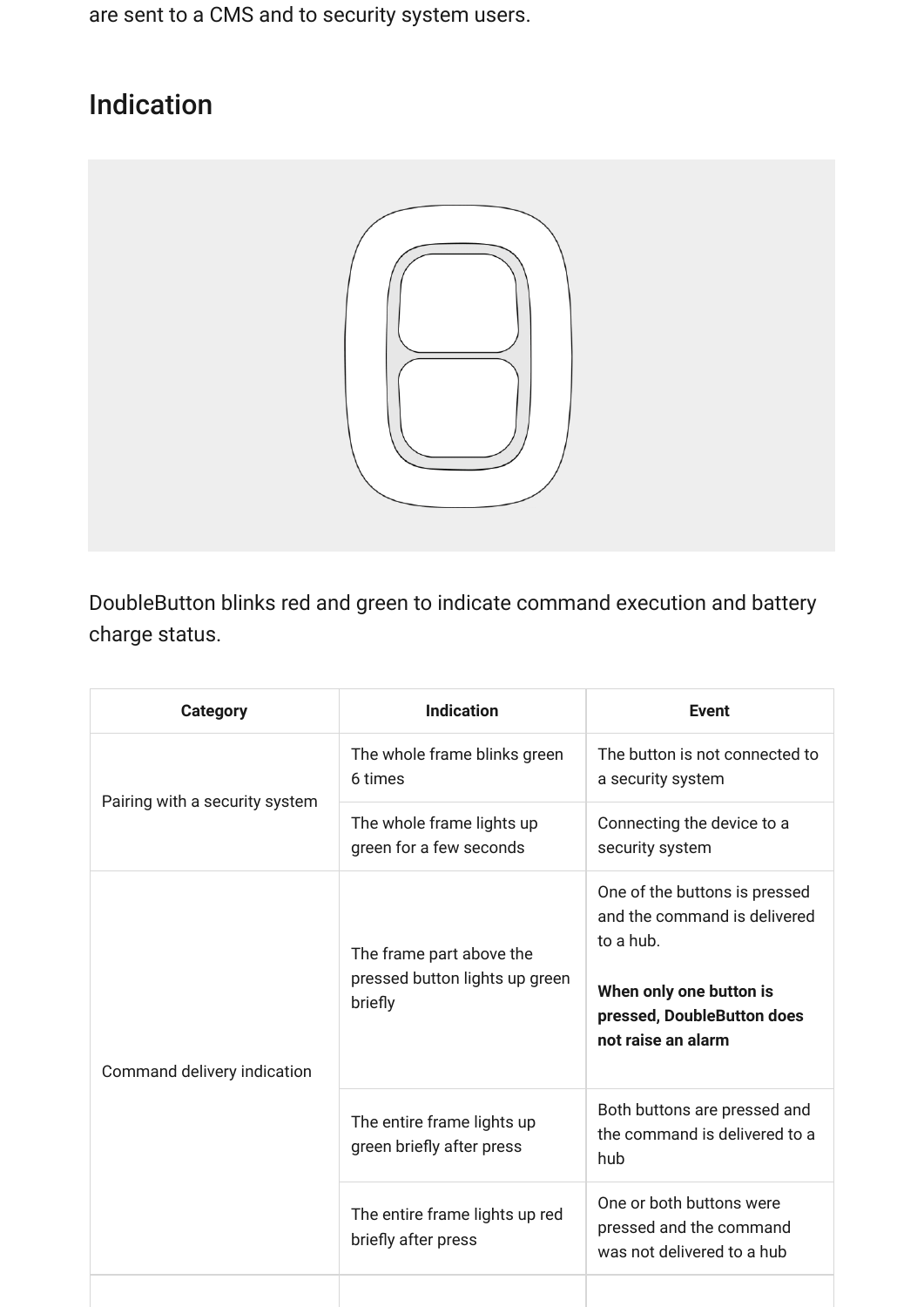| <b>Response Indication</b>                                  | The whole frame lights up<br>green for half a second after                                  | A hub received DoubleButton<br>command and raised an alarm                                 |
|-------------------------------------------------------------|---------------------------------------------------------------------------------------------|--------------------------------------------------------------------------------------------|
| (follows the <b>Command</b><br><b>Delivery Indication</b> ) | the command delivery<br>indication                                                          |                                                                                            |
|                                                             | The whole frame lights up red<br>for half a second after the<br>command delivery indication | A hub received DoubleButton<br>command but did not raise an<br>alarm                       |
| Battery status indication<br>(follows Feedback Indication)  | After the main indication, the<br>entire frame lights up red and<br>gradually goes out      | The battery replacement is<br>required. DoubleButton<br>commands are delivered to a<br>hub |

# Application

DoubleButton can be fixed on a surface or carried around.



# How to fix DoubleButton on a surface

To fix the device on a surface (e. g. under a table), use Holder.

#### **To install the device in the holder:**

- **1.** Choose a location to install the holder.
- **2.** Press the button to test whether the commands are delivered to a hub. If not, choose another location or use the [ReX radio signal range extender](https://ajax.systems/products/rex/).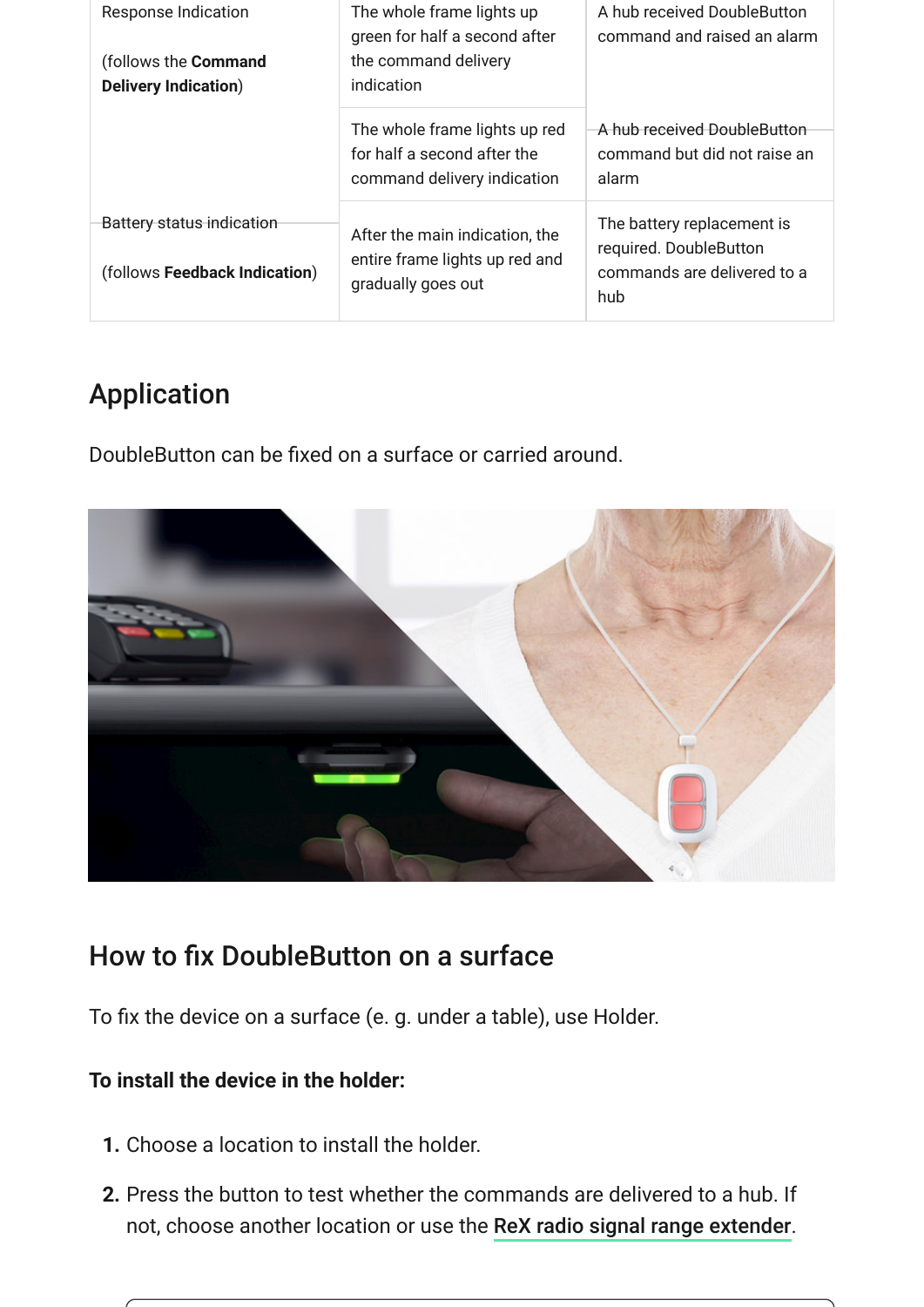

When routing DoubleButton through ReX, keep in mind that it does not automatically switch between a range extender and a hub. You can assign DoubleButton to a hub or another ReX in the Ajax app.

**3.** Fix Holder on the surface using the bundled screws or double-sided adhesive tape.



**4.** Put DoubleButton into the holder.





Please note that Holder is sold separately.

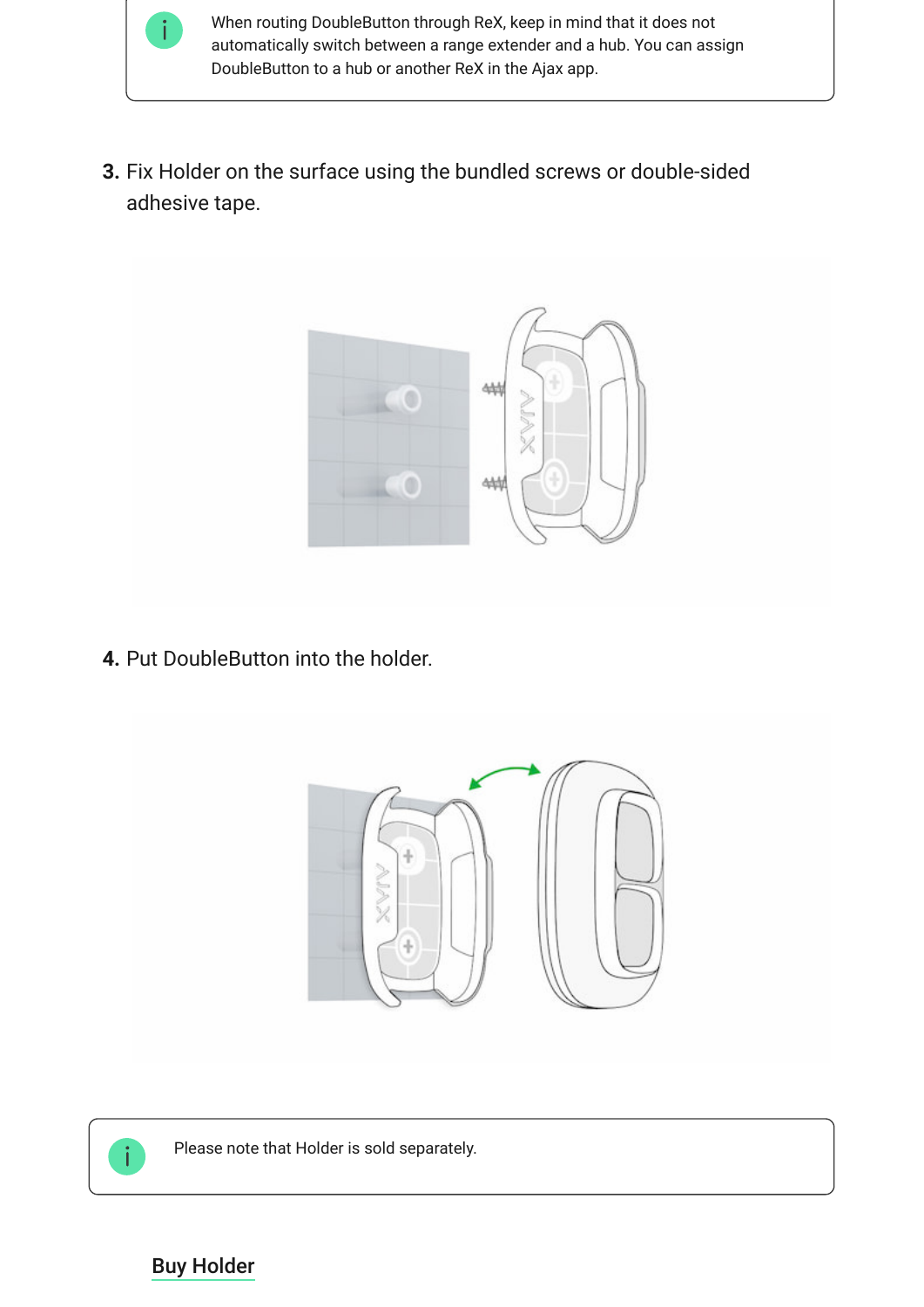### How to carry DoubleButton

The button is easy to carry around thanks to a special hole on its body. It can be worn on the wrist or neck, or be hanged on a keyring.

DoubleButton has an IP55 protection index. Which means that the device body is protected from dust and splashes. And a special protective divider, tight buttons, and the need to press two buttons at once eliminate false alarms.



# <span id="page-10-0"></span>Using DoubleButton with alarm confirmation enabled

**Alarm confirmation** is a separate event that a hub generates and transmits to a CMS if the hold-up device has been activated by different types of pressing (short and long) or two specified DoubleButtons have transmitted alarms within a specified time. By responding to confirmed alarms only, a security company and police reduce the risk of unnecessary reacting.

Note that the alarm confirmation feature does not disable the alarm transmission. Whether or not the feature is enabled, DoubleButton alarms are sent to a CMS and to security system users.

#### [How to configure confirmation of a hold-up device](https://support.ajax.systems/en/system-congifure-pd-6662-2017/#block1-2)

# How to confirm alarm with one DoubleButton

To raise a confirmed alarm (hold-up event) with the same device, you need to perform any of these to actions: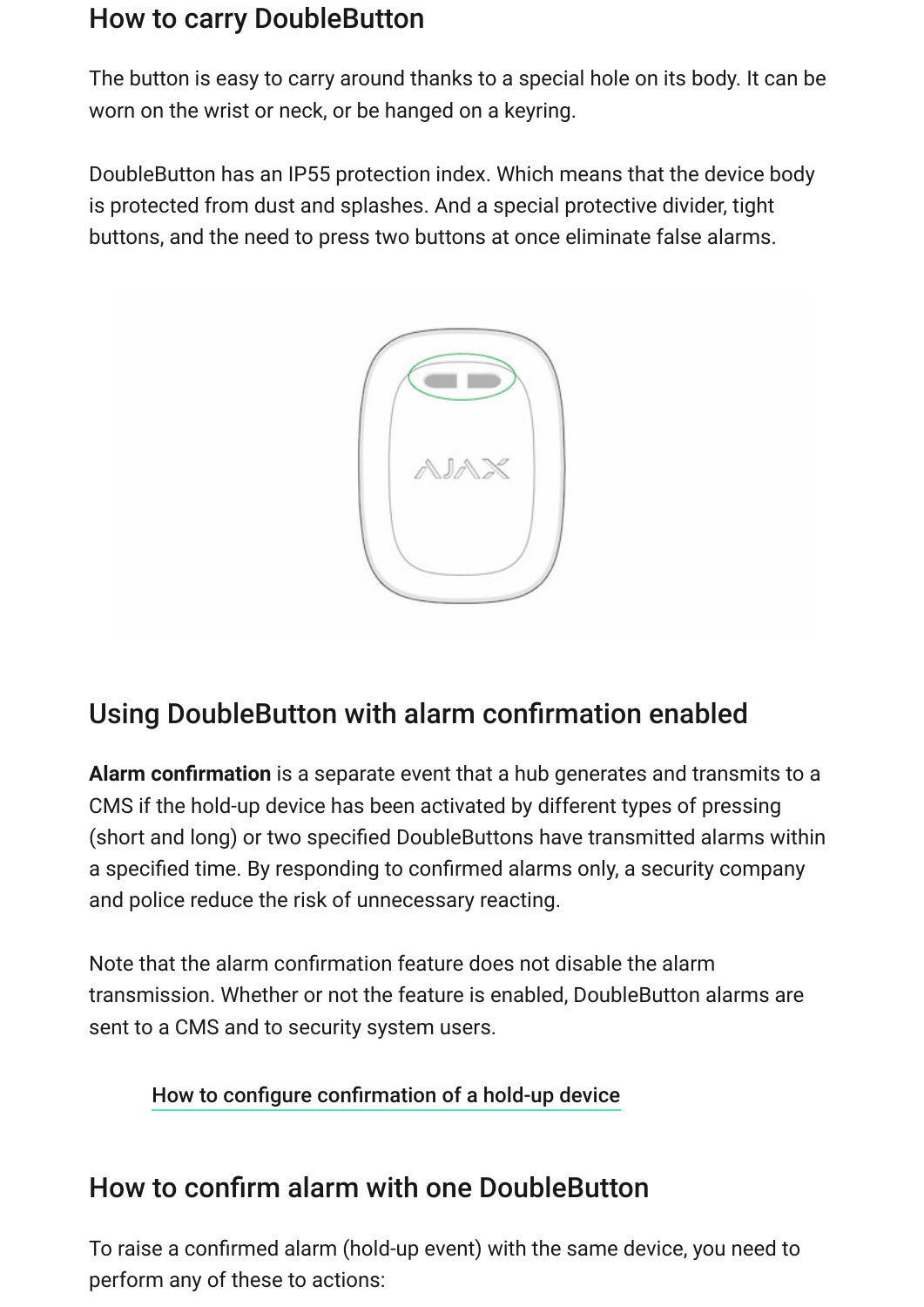- **1.** Hold both buttons simultaneously for 2 seconds, release, and then press both buttons again briefly.
- **2.** Simultaneously press both buttons briefly, release, and then hold both buttons for 2 seconds.



# How to confirm alarm with several DoubleButtons

To raise a confirmed alarm (hold-up event), you can activate one hold-up device twice (according to the algorithm described above) or activate at least two different DoubleButtons. In this case, it doesn't matter in what way two different DoubleButtons were activated  $-$  with a short or long pressing.

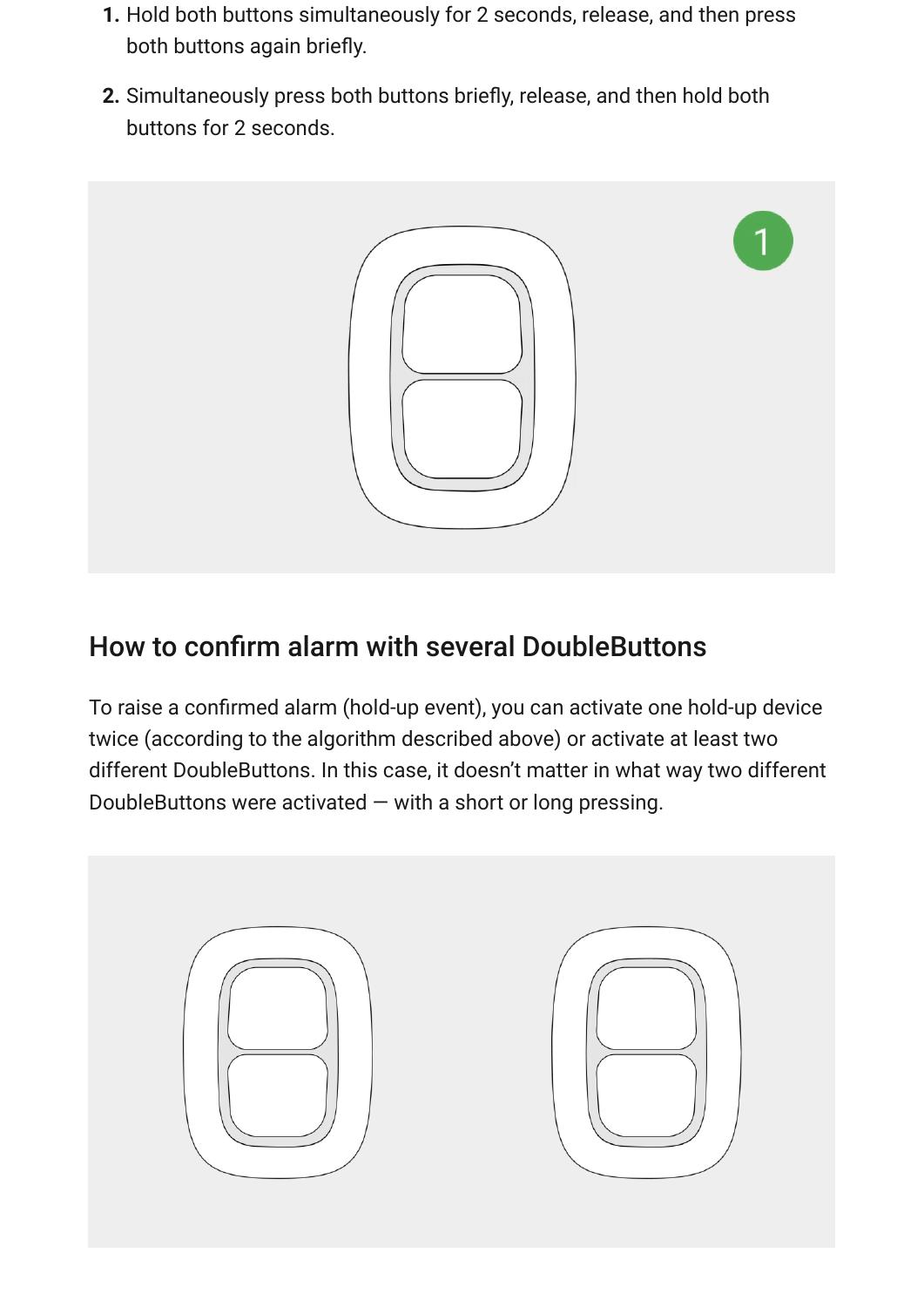#### **Maintenance**

When cleaning the device body, use products suitable for technical maintenance. Do not use substances containing alcohol, acetone, gasoline, or other active solvents to clean DoubleButton.

The pre-installed battery provides up to 5 years of operation, considering one pressing per day. More frequent use may decrease battery life. You can check the battery status at any time in the Ajax app.



#### [How long Ajax devices operate on batteries, and what affects this](https://support.ajax.systems/en/how-long-operate-from-batteries/)

If DoubleButton cools down up to -10°C and below, the battery charge indicator in the app can show low battery status until the button heats up to above-zero temperatures. Note that the battery charge level is not updated in the background, but only by pressing DoubleButton.

When the battery charge is low, users and a security company monitoring station receive notification. The device LED smoothly lights up red and goes out after each button pressing.

#### [How to replace the battery in DoubleButton](https://support.ajax.systems/en/how-to-replace-battery-in-doublebutton/)

### Technical Specifications

| Number of buttons                   | 2                                                                                                 |
|-------------------------------------|---------------------------------------------------------------------------------------------------|
| LED indicating command delivery     | Available                                                                                         |
| Protection against accidental press | • To raise an alarm, press 2 buttons<br>simultaneously<br>Protective plastic divider<br>$\bullet$ |
| Frequency band                      | $868.0 - 868.6$ MHz or $868.7 - 869.2$ MHz,                                                       |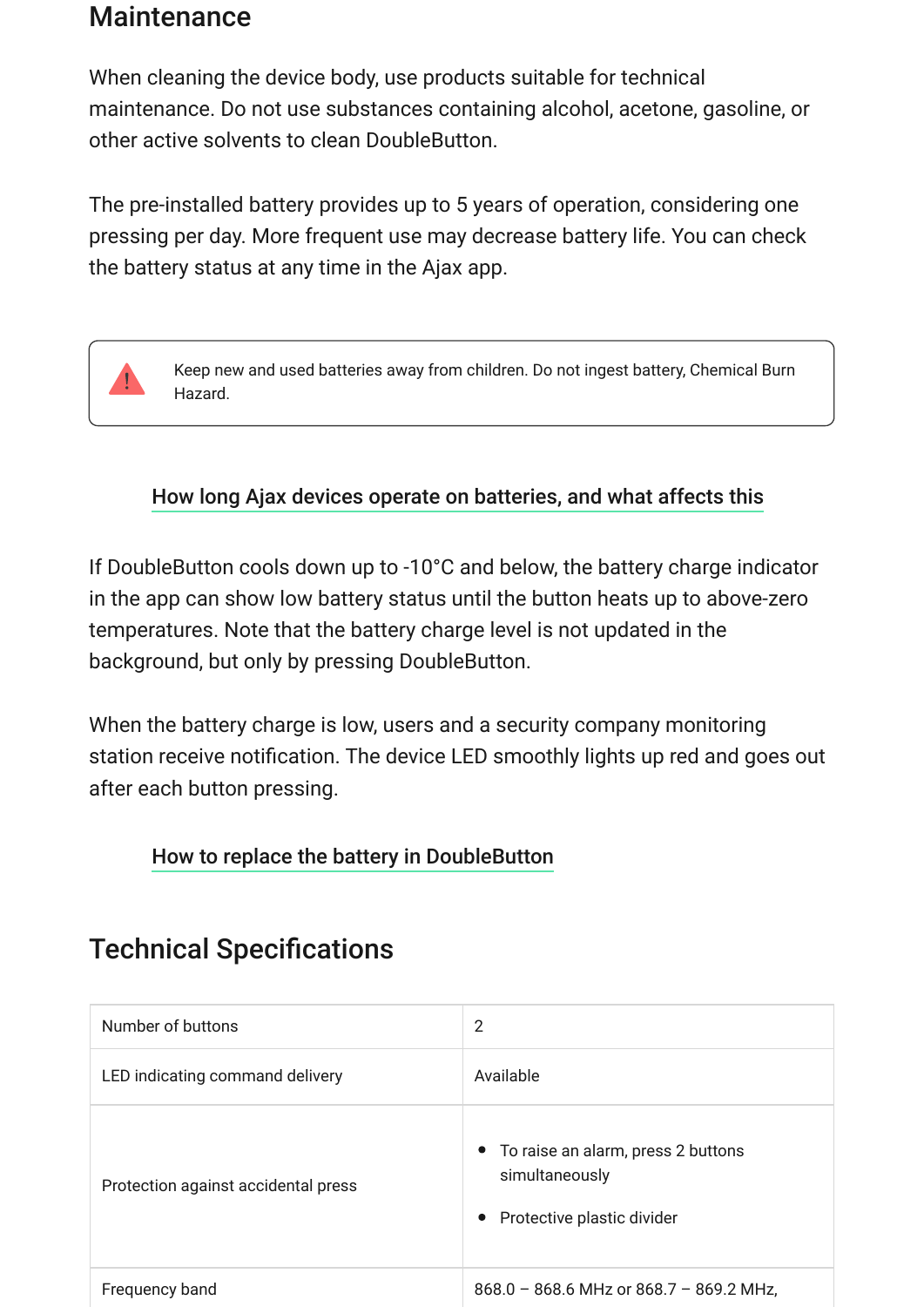|                             | depending on the sales region                                                      |
|-----------------------------|------------------------------------------------------------------------------------|
| Compatibility               | Operates only with Ajax hubs and range<br>extenders on OS Malevich 2.10 and higher |
| Maximum radio signal power  | Up to 20 mW                                                                        |
| Radio signal modulation     | <b>GFSK</b>                                                                        |
| Radio signal range          | Up to 1,300 m (line-of-sight)                                                      |
| Power supply                | 1 CR2032 battery, 3 V                                                              |
| <b>Battery life</b>         | Up to 5 years (depending on the frequency of<br>use)                               |
| <b>Protection class</b>     | <b>IP55</b>                                                                        |
| Operating temperature range | From $-10^{\circ}$ C to $+40^{\circ}$ C                                            |
| Operating humidity          | Up to 75%                                                                          |
| <b>Dimensions</b>           | $47 \times 35 \times 16$ mm                                                        |
| Weight                      | 17 g                                                                               |
| Service life                | 10 years                                                                           |

#### [Compliance with standards](https://ajax.systems/standards/)

### Complete set

- **1.** DoubleButton
- **2.** CR2032 battery (pre-installed)
- **3.** Quick Start Guide

#### **Warranty**

The warranty for the AJAX SYSTEMS MANUFACTURING Limited Liability Company products is valid for 2 years after purchase and does not extend to the bundled battery.

If the device does not function properly, we recommend that you first contact the support service as technical issues can be resolved remotely in half of the cases!